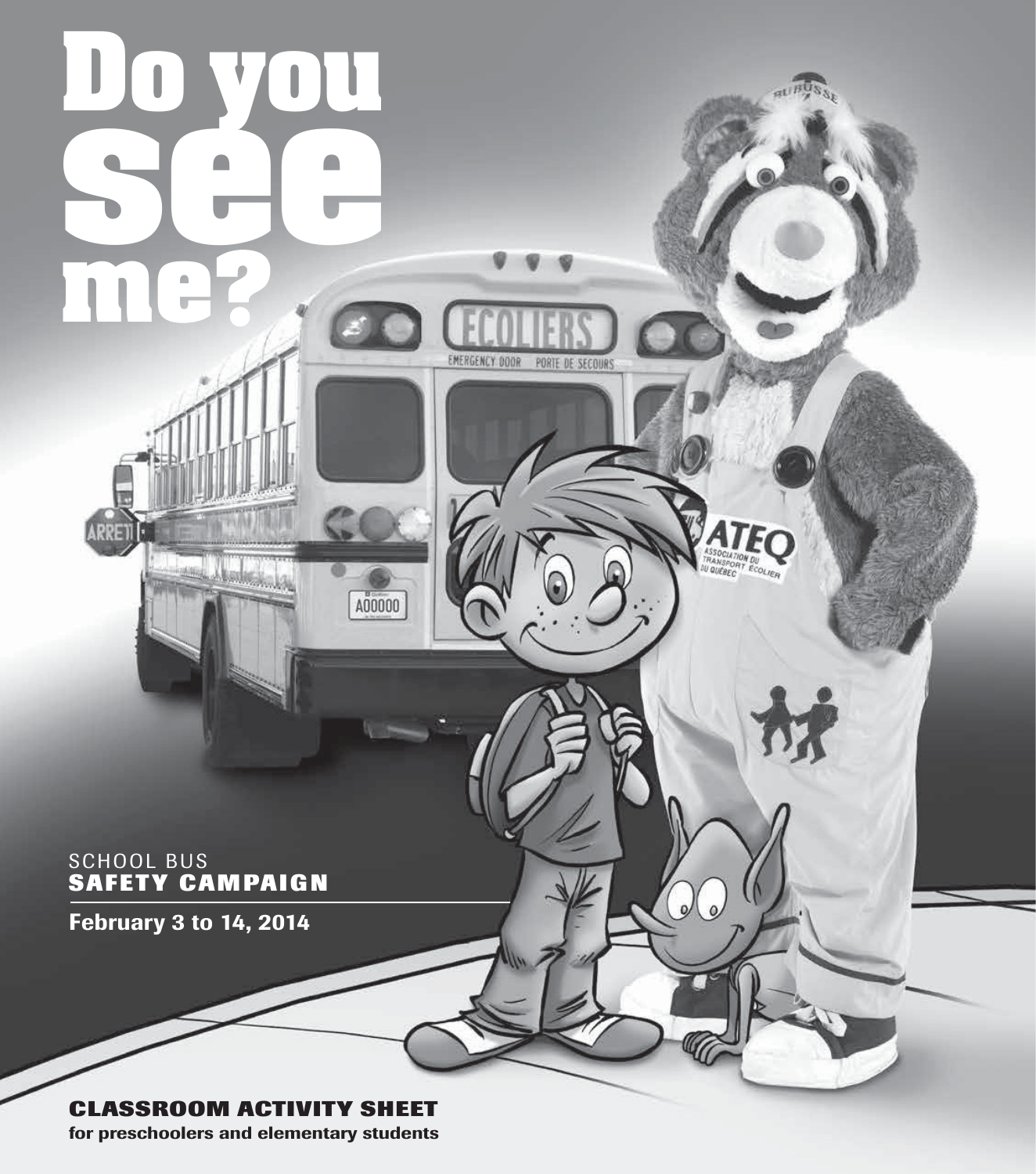

## **AN ESSENTIAL SAFETY CAMPAIGN**

From February 3 to 14, 2014, the Association du transport écolier du Québec (ATEQ) will hold a school bus safety campaign in collaboration with many partners, including the Société de l'assurance automobile du Québec (SAAQ). The theme *Do you see me?* speaks directly to school children, who must make sure they are seen by the bus driver whenever they go near or get off a school bus. Children must also be seen by other road users, whether they are going to the bus stop or crossing in front of the bus.



### **THE SCHOOL COMMUNITY: AN IMPORTANT PLAYER IN THE SAFETY OF SCHOOL CHILDREN**

Parents and teachers are natural allies when it comes to reminding students about school bus safety rules. With this in mind, the ATEQ and its partners have released a revised and updated edition of the first book in the 10-volume Bubusse Collection series, *Sam and Bloop Run into Trouble*.



## **AN EDUCATIONAL BOOK**

*Sam and Bloop Run into Trouble* is intended as a support resource for school bus safety activities for preschoolers and elementary school students. The book aims to help students understand that they are responsible for their own safety in and around the school bus and so they must understand safety rules and apply them at all times. The book comes with a poster that introduces the main characters and the theme of the campaign. We encourage you to prominently display the poster in your classroom and to explain the theme to your students.



# **HOW TO USE THE BOOK**

#### **WITH PRESCHOOLERS AND CYCLE ONE ELEMENTARY STUDENTS:**

- Read the school bus safety rules on the back of this leaflet and discuss them with your students.
- Direct the students' attention to the questions asked by Bubusse, the school bus mascot.
- Discuss the importance of looking around carefully and, especially, being seen when approaching and travelling on a school bus.
- Lend the book to one student every day throughout the safety campaign so they can read it at home with a parent. Parental involvement is crucial to adopting good behaviour.

#### **WITH CYCLE TWO ELEMENTARY STUDENTS:**

- Review the school bus safety rules on page 12 of the book.
- Have the book circulate among students and discuss the importance of looking around carefully and, especially, being seen when approaching and travelling on a school bus.
- Have the students answer the questions asked by Bubusse, the school bus transportation mascot.
- Suggest that students do some research on the school board's Web site to review the school bus transportation rules of conduct.

#### **WITH CYCLE THREE ELEMENTARY STUDENTS:**

- Review the school bus safety rules on page 12 of the book.
- Ask them to read the book and find the answers to the games on page 11.
- Suggest that students introduce the book to vounger students and thus become safety sponsors.
- Using safety rules that you have chosen, ask the students to create a new adventure for Sam and Bloop and to illustrate it. Send the best project to the ATEQ, and it just might become the next book in the Bubusse Collection.

#### **IN COLLABORATION WITH ALL THE TEACHERS:**

• Hold a school-wide drawing contest in connection with the theme of the *Do you see me?* campaign, where each student illustrates one school bus safety rule. Drawings can be numbered and posted on school walls so that students can vote to determine the winners.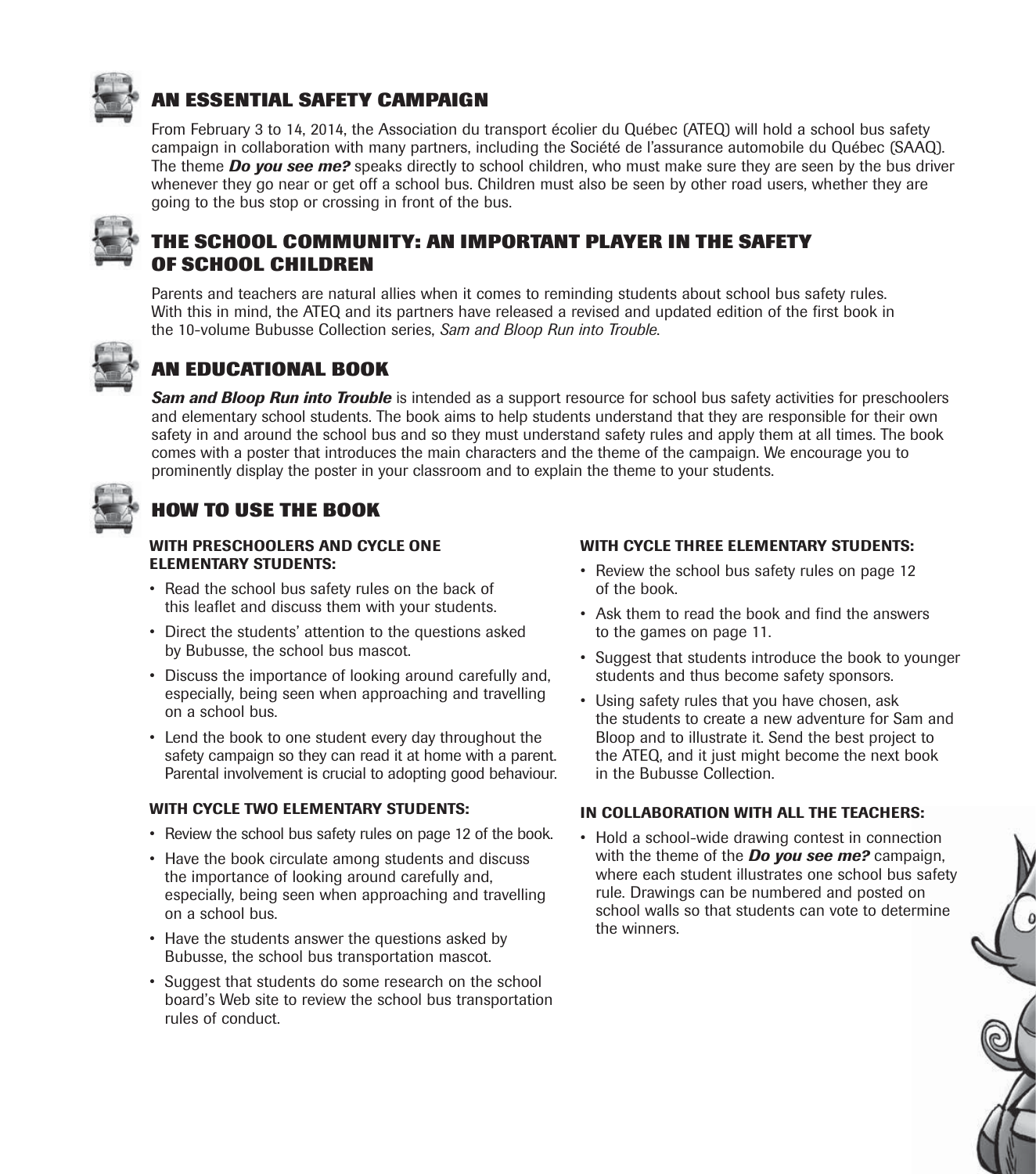

## **SAFETY MESSAGE FOR PARENTS**

Some motorists, often parents in a hurry, engage in dangerous conduct near school buses, whether they are on the road, in a school zone, or even in their child's school yard. This considerably increases the risk of accidents or unfortunate incidents.

Give each student a *Do you see me?* leaflet for them to give their parents. This message calls on parents to exercise caution on the road and encourages them to review safety rules with their child.



## **EXTRA ACTIVITIES**

#### **THE ASSOCIATION DU TRANSPORT ÉCOLIER DU QUÉBEC, AN ALLY**

Several tools are available on the ATEQ's Web site, **www.ateq.qc.ca**:

- The ATEQ has produced eight short videos on the subiect of school bus safety (available in French) only). Watch these videos with your students and, if necessary, with their parents. In fall 2012, these short videos were also distributed on DVD to all public and private francophone preschools and elementary schools as well as anglophone schools identified by their school boards. The DVD is not copyrighted, and may therefore be copied without prior authorization.
- The "Jeux" section (in French) offers preschoolers and elementary students interesting activities related to school bus safety, featuring well-known safety campaign characters. New games are added on a regular basis throughout the year.
- A safety campaign organizational guide.
- The Bubusse Collection includes ten books: **Sam and Bloop Run into Trouble**, **Sam and Bloop Go** *to the Theatre*, *Sam and Bloop Go Ice-Fishing*, *Sam and Bloop at Field Day*, *Sam and Bloop Plant a Tree*, *Sam and Bloop Celebrate Valentine's Day*, *Sam and Bloop the Magicians*, *Sam and Bloop Go to the Sugar Shack*, *Sam and Bloop the Scientists*

and *Sam and Bloop Celebrate.* They may be dowloaded. The print version of the Bubusse Collection is also available for purchase.

**REMEMBER TO ENTER THE CONTEST ON PAGE 12.** 

**MORE THAN \$3,200 IN PRIZES FROM THE ATEQ WILL BE DRAWN**

#### **OTHER INTERESTING IDEAS**

During this important province-wide awareness raising campaign, most ATEQ member school bus carriers organize numerous activities on school bus safety in collaboration with their school boards and local police forces. Don't hesitate to call upon the carriers who serve your school. They are available to help you do classroom activities, carry out simulations around a school bus and more.

#### **A SHARED RESPONSIBILITY**

The SAAQ, in collaboration with its partners, including the ATEQ, has published a folder titled *School Bus Transportation, a Shared Responsibility* which helps citizens, bus drivers, parents and children understand the role that each must play to ensure the safety of students when they are on their way to school or coming home. The PDF version of the folder is available for download on the SAAQ's Web site at https://secure.saaq.

gouv.qc.ca/documents/documentation/sites/all/files/transport\_concern.pdf, and the print version may be ordered online at **www.saaq.gouv.qc.ca**.